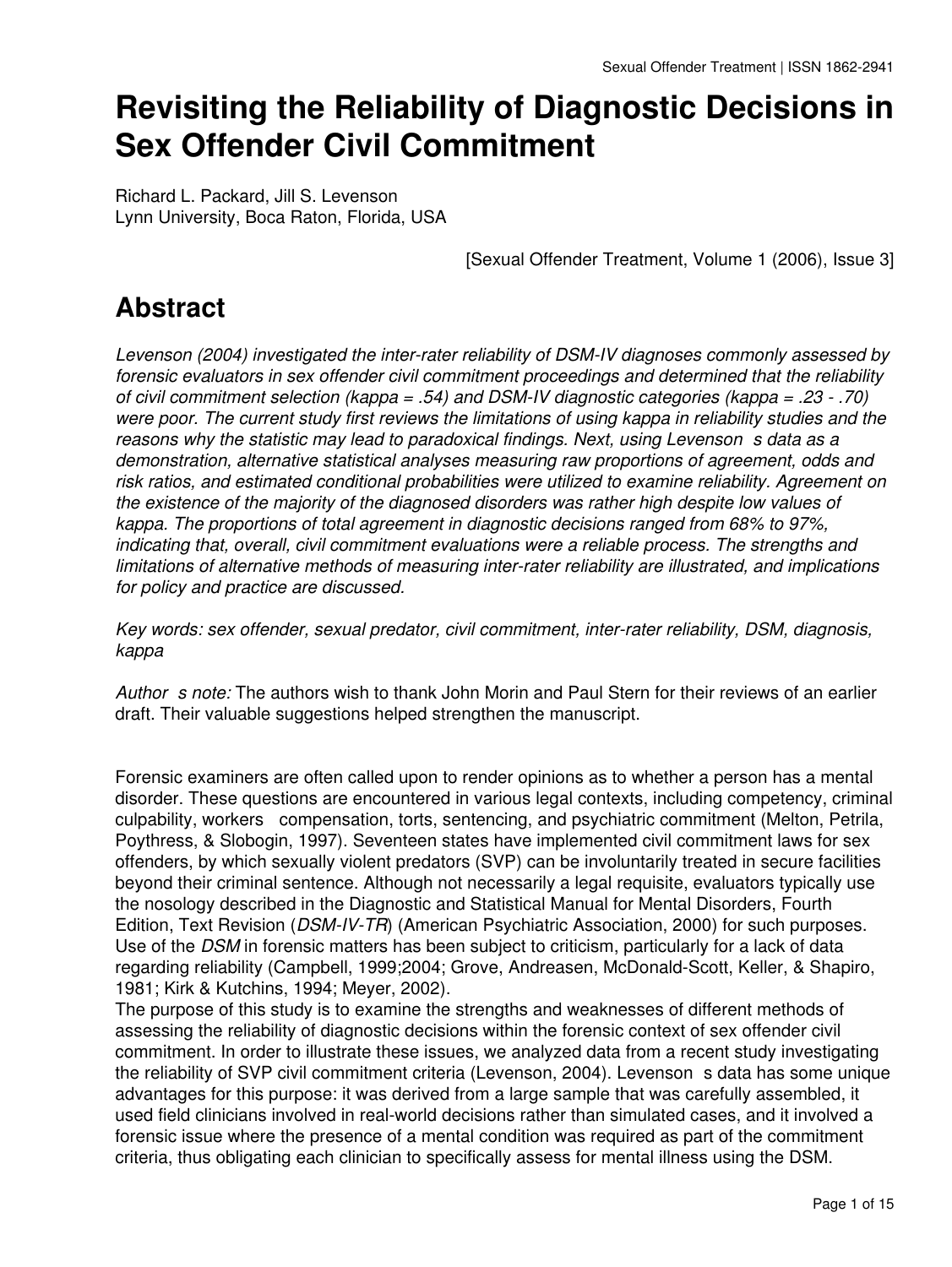## **Sex Offender Civil Commitment**

Seventeen states have passed legislation that allows for the civil commitment of dangerous sex offenders. These sexually violent predator policies allow high risk sex offenders to be civilly detained in a mental health facility following their incarceration so that they can receive treatment in a secure setting. Generally these statutes require that there be a legal finding that the person has a mental abnormality or personality disorder that makes the person likely to engage in acts of sexual violence ("Kansas v. Hendricks," 1997). Although state laws vary in their definitions of the term mental abnormality, many of them use language similar to that of the Florida statute: a mental condition affecting a person s emotional or volitional capacity which predisposes the person to commit sexually violent offenses ("Jimmy Ryce Act," 1998). Evaluators customarily use the diagnostic categories described in the *DSM* when arriving at their conclusions, and the sections that discuss and define personality disorders and paraphilia disorders are particularly relevant (Doren, 2002).

Likelihood of reoffense is usually determined through the use of actuarial risk assessment instruments. These tools use empirically derived risk factors to estimate probability of reoffense by referring to the known recidivism rates of sex offenders with similar characteristics. The most commonly used instruments for this purpose are the Static-99 (Hanson & Thornton, 1999), the Rapid Risk Assessment for Sex Offense Recidivism (RRASOR) (Hanson, 1997), and the Minnesota Sex Offender Screening Tool-Revised (MnSOST-R) (Epperson, Kaul, Huot, Hesselton, Alexander, & Goldman, 1999). Although these instruments cannot specifically predict whether or not a given individual will reoffend, they have demonstrated moderate predictive validity and are valuable in informing expectations regarding the likelihood of recidivism (Barbaree, Seto, Langton, & Peacock, 2001).

Whether or not an individual meets criteria for civil commitment is a legal finding ultimately made by the trier of fact, but the diagnostic conclusions drawn by mental health professionals are central to the court process. States that have adopted sexual predator civil commitment laws typically rely upon at least one assessment conducted by a mental health professional, but often SVP candidates are evaluated by more than one clinician. Levenson (2004) investigated the inter-rater reliability of the Florida SVP civil commitment criteria. The study was intended to determine if two evaluators would independently reach the same conclusions about the same sex offender. In addition to the inter-rater reliability of a number of relevant *DSM-IV* diagnoses, Levenson (2004) also examined the inter-rater reliability of several actuarial risk assessment instruments often used in these evaluations, as well as the recommendations ultimately made by the evaluators.

Levenson found that the inter-rater reliability of actuarial risk assessment instruments used to measure likelihood of reoffense was good (ICC = .77 - .85). This result was promising, and was consistent with previous research investigating the psychometric properties of the actuarial instruments (Barbaree et al., 2001; Bartosh, Garby, Lewis, & Gray, 2003; Bradley & Epperson, 2001; Harris, Rice, Quinsey, Lalumiere, Boer, & Lang, 2003).

Regarding the nine *DSM-IV* diagnoses studied, however, Levenson (2004) reported that the magnitude of the kappa coefficients was in the poor to fair range (kappa = .23 - .70), as defined by Bloom, Fischer, and Orme (1999). A similar result was found for the overall recommendation decision made by the evaluators (kappa = .54), with this decision also characterized as showing poor reliability. Such findings were alarming, as they raised concerns about the credibility of civil commitment evaluations. After all, if two forensic evaluators disagreed on the diagnosis and/or the commitment decision, how would we know which one is right and which one is wrong? And what are the consequences to individual liberty and to public safety if the incorrect determination should prevail in the courtroom?

This apparently poor reliability of the *DSM-IV* criteria at first seemed consistent with the extant empirical, anecdotal, and theoretical literature which takes a critical approach to *DSM* nosology (Campbell, 1999;2004; Kirk & Kutchins, 1994; Marshall & Hucker, 2006; Marshall, Kennedy, &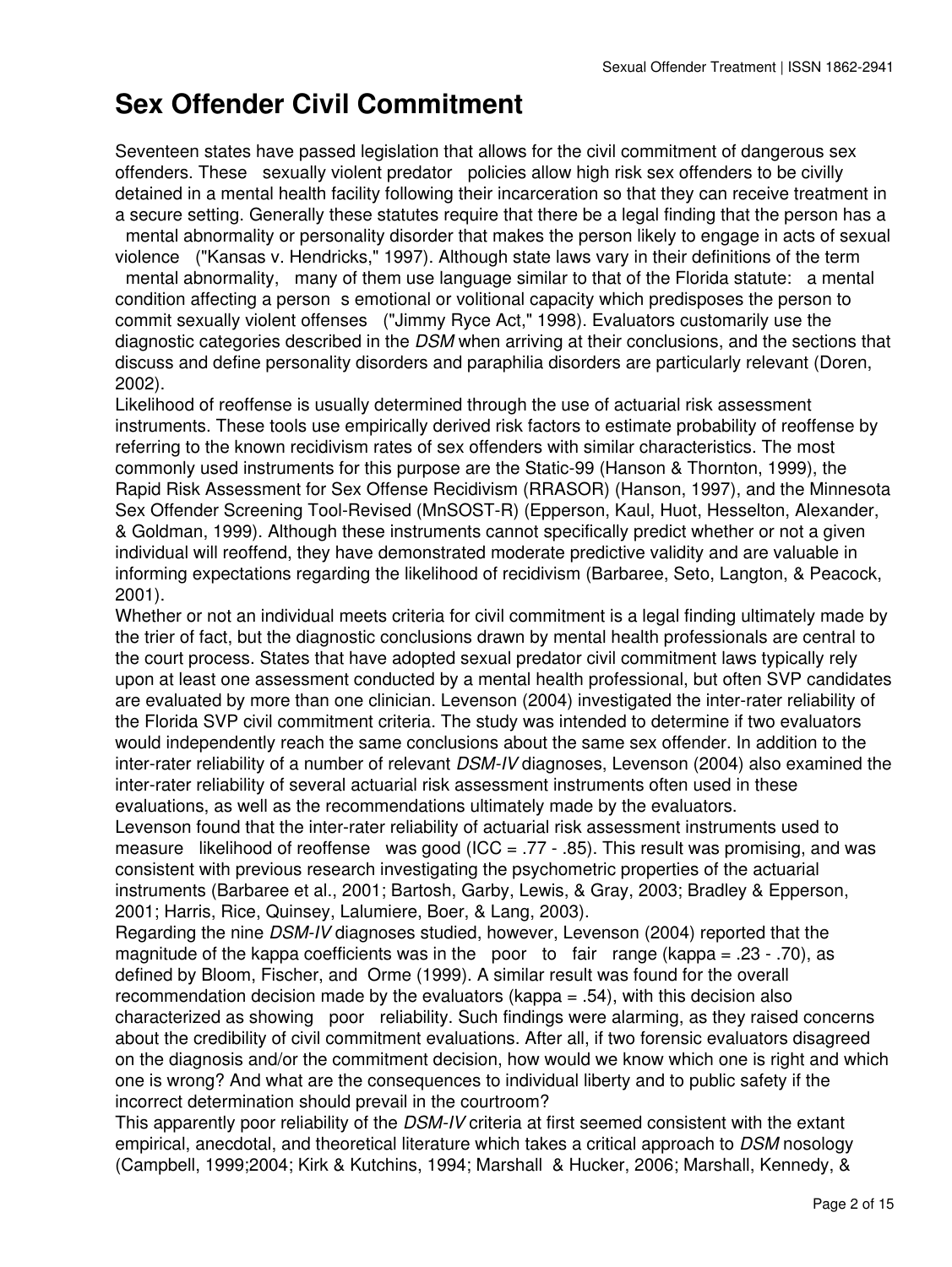Yates, 2002; Meyer, 2002; O'Donohue, Regev, & Hagstrom, 2000; Reid, Wise, & Sutton, 1992). Upon further reflection, however, we questioned whether kappa is really the best way to measure diagnostic reliability.

### **Conventional measures of reliability**

Since *Daubert v. Merrell Dow Pharmaceuticals, Inc. and Kumho Tire Co. v. Patrick Carmichael*, many jurisdictions have adopted standards for admitting scientific testimony that require the court to decide whether proposed testimony has a reliable basis in the knowledge and experience of (the) discipline (Wierner, 1999, p. 47). Experts rely upon studies that examine inter-rater reliability, and, when testifying, they need to be aware of the strengths and weaknesses of the various statistical analyses. For psychiatric diagnoses, inter-rater reliability is typically operationalized as the agreement between two or more independent evaluators regarding the presence of a mental disorder.

For such studies, the kappa coefficient has become known as the statistic of choice for measuring agreement (Uebersax, 1987, p. 140). It is easy to calculate and was intended to correct for random agreement -- in other words, to detect whether evaluators agree more often than would be expected by chance. Kappa takes the observed percentage of times that pairs of evaluators agree, or  $p_o$ , as well as the level of agreement expected by chance,  $p_c$ , to provide a

chance-corrected measure of agreement, as represented in the formula,  $k = (p_o - p_c) / (1 - p_c)$ (Cohen, 1960). Authors have applied interpretations regarding the magnitude of the kappa coefficient to describe a study s results (e.g. Bloom et al., 1999), thus providing an easily imparted meaning to statistical terms that can be used with a non-technical audience. Given these characteristics, it is little surprise that kappa has become a conventional measure in agreement studies.

However, important concerns regarding kappa have been noted by a number of authors. First, kappa assumes statistical independence between raters. In a two-rater study, each evaluator should generate a rating without knowledge of the other s. Kappa is not appropriate for a situation in which one observer is in the position of confirming or disconfirming a known previous rating (Sim & Wright, 2005).

Second, kappa assumes that the values in each diagnostic category will be approximately equivalent. When investigating diagnostic decision-making, the data are typically nominal or dichotomous and are organized in a contingency table.

Figure 1: Two-by-two contingency table

The assumption that the values in the rows and columns of a 2 X 2 table will be similar is described as the expectation of *homogenous marginals*. Large disparities in either the vertical or horizontal marginals have been noted by Feinstein and Cicchetti (1990) to often produce paradoxical results, in that even when a large proportion of evaluators agree, kappa may be lower than expected. Feinstein and Cicchetti (1990) explained that the paradoxical effect of *disproportionate prevalence* is greater for larger values of kappa than for smaller ones; thus, ironically, large proportions of agreement can lead to surprisingly low kappa coefficients. This problem has also been noted by other authors as related to widely discrepant base rates within the diagnostic categories (Grove et al., 1981; Langerbucher, Labouvie, & Morgenstern, 1996; Uebersax, 1987). It has been suggested that kappa not be used when base rates are 5% or less (Grove et al., 1981). Sim and Wright (2005) advocated that researchers report a prevalence index to inform readers about the likelihood of a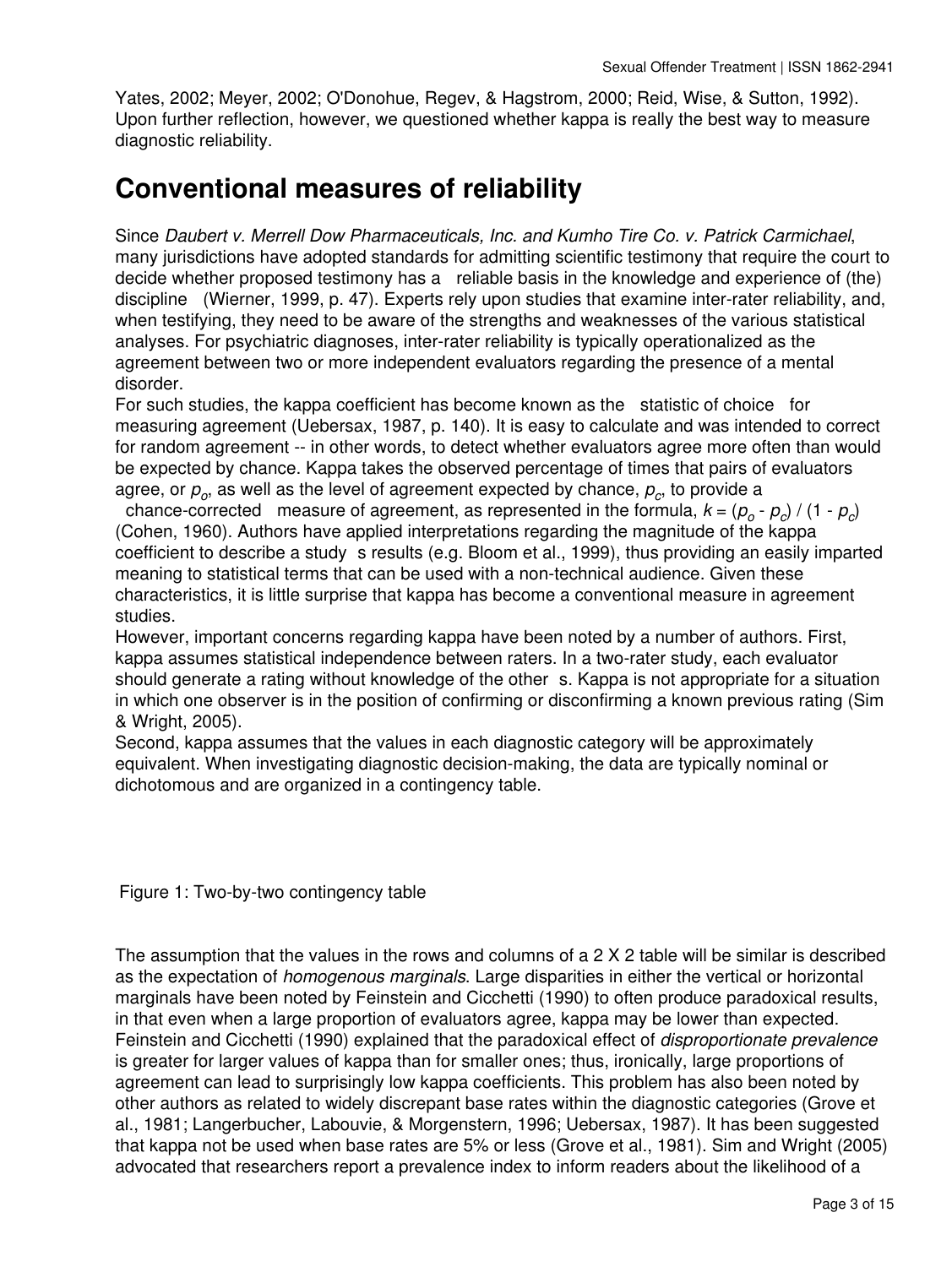disproportionate number of either positive or negative agreements, as these would result in a high number of chance agreements, thereby reducing the value of the kappa coefficient.<sup>1</sup> They further suggest that the computation of the Prevalence Adjusted Bias Adjusted Kappa (PABAK, Byrt, Bishop, and Carlin, 1993) be reported to indicate the likely effects of prevalence and bias in the study.

Third, kappa is also known to give paradoxical results when rates of agreement differ substantially in the proportion of positive or negative cases (the *b* and *c* cells in a contingency table) (Sim and Wright, 2005). This phenomenon is termed bias and results in the second paradox described by Feinstein and Cicchetti (1990). The less that two coders agree, overall, the fewer chance agreements are estimated in kappa. Therefore, in situations in which there is *less* agreement in the *b* and *c* cells, the kappa will tend to be higher, which is contrary to the intent of the statistic. In order to advise readers of the possible presence of this phenomenon, Sim and Wright (2005) recommended that researchers routinely report a bias index in studies using kappa.<sup>2</sup> Fourth, various authors have prescribed differing interpretations of the kappa coefficient. Bloom, Fischer and Orme (1999) recommended that kappas of less than .60 be described as indicating poor agreement, kappas from .60 to .74 as fair, and those of .75 and above as indicating good agreement. Landis and Koch (1977), however, recommended different descriptions and defined kappas of .20 or less as indicating slight agreement, those from .21 to .40 as fair, .41 to .60 as moderate, .61 to .80 as substantial, and those from .81 and above as almost perfect agreement (Landis & Koch, 1977). Muñoz and Bangdiwala (1997) recommended yet different ranges and descriptors for 3 X 3 and 4 X 4 contingency tables. Uebersax (1987) noted that the *chance correction* ( $p_c$ ) element of the kappa equation represents the level of agreement expected under a null hypothesis that raters were making their conclusions on a random basis. In circumstances where there is evidence to reject the null hypothesis of random decision-making, however, it is not clear how the chance correction influences the coefficient or how it should be interpreted. Uebersax (2001) recommended using the statistical significance of kappa to determine if raters agreed more than would be randomly expected, but that the effect size interpretations should be disregarded. Others have agreed that guidelines for interpreting the magnitude of kappa are somewhat arbitrary (Sim and Wright, 2005) and may be deceiving (Hripcsak & Heitjan, 2002).

### **Alternative measures of reliability**

There are a number of other ways of measuring agreement, and while no consensus exists as to the superiority of any one method, the selection of the method used should be made according to hypotheses under consideration and the nature of the data (Uebersax, 2001).

Simple descriptive statistics in the form of proportions of agreement have several advantages over more complex statistical measures. Proportions of agreement calculate the number of cases in which two independent evaluators agree that a diagnosis exists (positive agreement), or that the diagnosis does not exist (negative agreement). Disparity between raters can be calculated and the null hypothesis that the raters are independent can be tested using a Pearson chi-square. These frequencies are then combined in order to determine the overall proportion of cases in which forensic examiners agree on whether the subject met criteria for the particular diagnosis. These indices are important descriptive statistics, although they are often neglected in favor of seemingly more sophisticated statistical measures (Uebersax, 1987).

The odds ratio is another method often used in assessing occurrence of a diagnosis, or agreement, in two groups. In an agreement study, the odds ratio provides a measure of the likelihood that a second clinician will arrive at the same judgment as the first clinician. It is not influenced by the frequency of decisions in any particular direction, but rather is the odds of agreement divided by the odds of disagreement. The odds ratio results in values between zero and infinity, with 1 being the neutral value. Odds that approach zero or infinity mean increasingly large differences such that an odds ratio larger than one means that the first group has a larger proportion than the second group.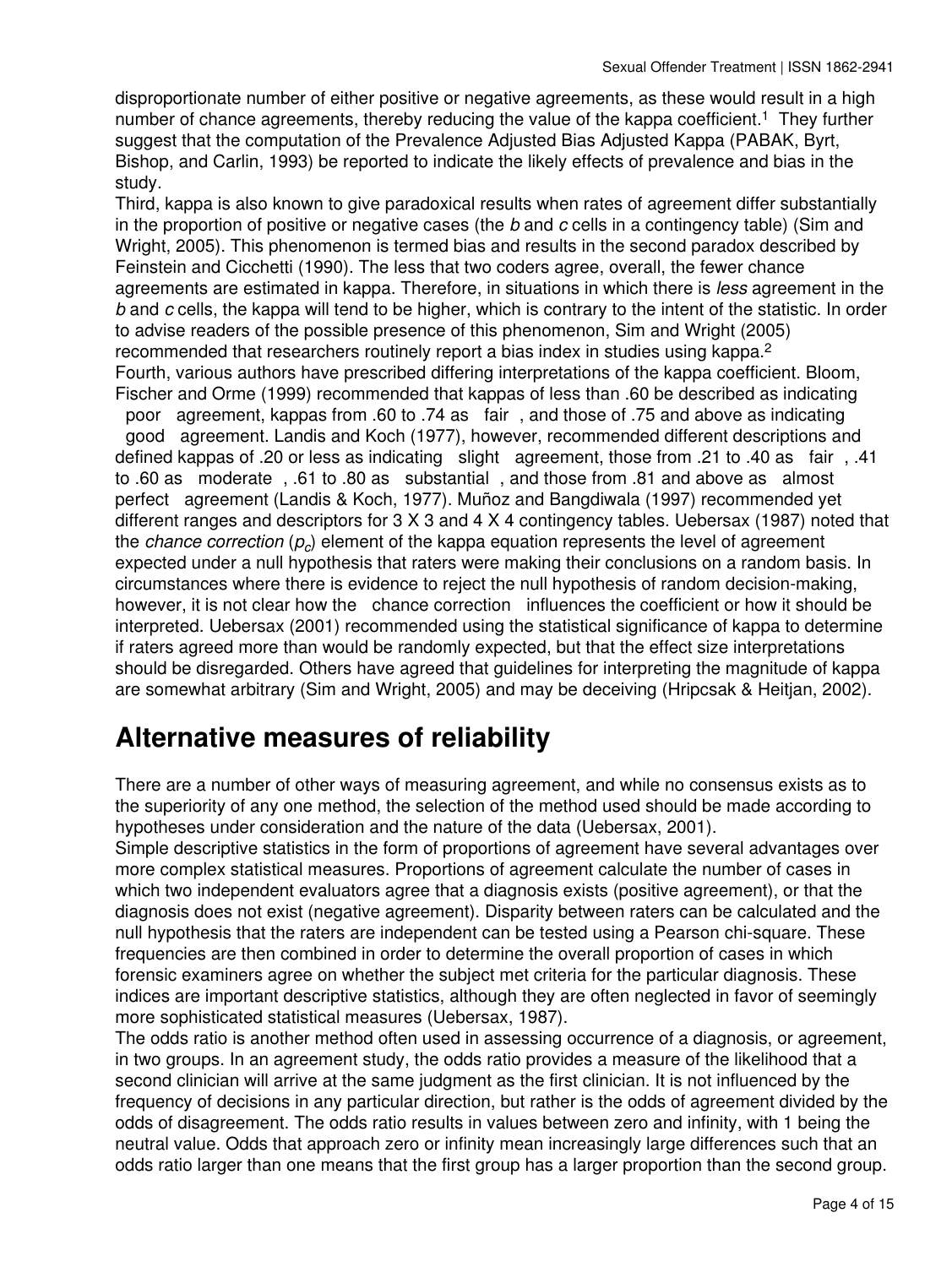If the two groups are reversed, the odds ratio will take on the inverse (1/OR). The odds ratio is advantageous if the researcher is also using logistic regression (American College of Physicians, 2000).

Odds ratios are commonly used, though often difficult to intuitively understand. The risk ratio, also known as the relative risk, is easier to understand, since it provides probabilities rather than odds. It has many of the advantages of the odds ratio and uses the same scaling, but since the risk ratio uses proportions of agreement, it is closer to how most people seem to think when comparing the relative likelihood of events. For example, if group A has a 25% chance of mortality and group B has a 75% chance of mortality, the risk ratio of 3 is easier to interpret than the odds ratio of 9. For these reasons, reporting the risk ratio is often preferred, although both ratios include the equivalent information and are equally valid measures (American College of Physicians, 2000). Two other statistics applicable in agreement studies are the positive predictive value (PPV) and negative predictive value (NPV). These statistics are often used in medical research to indicate the probability that a subject identified as having a disease actually has the disease, or in the case of the NPV, the probability that the subject does not have the disease when testing negative for its presence. The PPV is calculated as the number of true positive cases divided by the sum of the true positive and false positive cases (PPV =  $TP/(TP + FP)$ ). The NPV is the number of true negative cases divided by the sum of the true negative and false negative cases (NPV =  $(TN + FN)$ ). They are not appropriate for use in samples where the prevalence of the disorder was artificially controlled (Simon, 2005), so their use in a field study is desirable. Used in the context of an agreement study, the PPV indicates the likelihood that both evaluators will agree on the presence of a diagnosis, given that the first evaluator concludes that it is present. The NPV indicates the likelihood that both evaluators will agree on the absence of a diagnosis, given that the first evaluator concludes that it is absent. The PPV and NPV are also sensitive to the prevalence rates in the sample, such that samples with low prevalence will tend to have a lower PPV and higher NPV (Riddle & Stratford, 1999).

### **Purpose of the Study**

The purpose of this study was twofold: (1) to re-examine Levenson s (2004) data using various statistical analyses to investigate the inter-rater reliability of the *DSM-IV* diagnostic categories used to determine whether a sex offender meets criteria for civil commitment; and (2) to illustrate the paradoxical interpretations of the kappa statistic using Levenson s (2004) data. Specifically, using alternative methods for establishing inter-rater reliability, this study set out to explore how often independent evaluators reached the same conclusions about sex offender clients who are assessed for civil commitment. Multiple analyses were utilized to examine the degree of agreement between forensic examiners.

Because unreliable outcomes in the civil commitment selection process can have grave consequences both for sex offenders and communities, this topic was considered to be an important area of inquiry. Few investigations have been conducted into the inter-rater reliability of Paraphilia diagnoses, and the literature on the reliability of *DSM* diagnoses in general is fairly limited. Often, reliability studies are simulated, with raters specially trained and factors controlled to maximize consistency. This study examines the inter-rater reliability of an important diagnostic application in a real-world setting.

## **Method**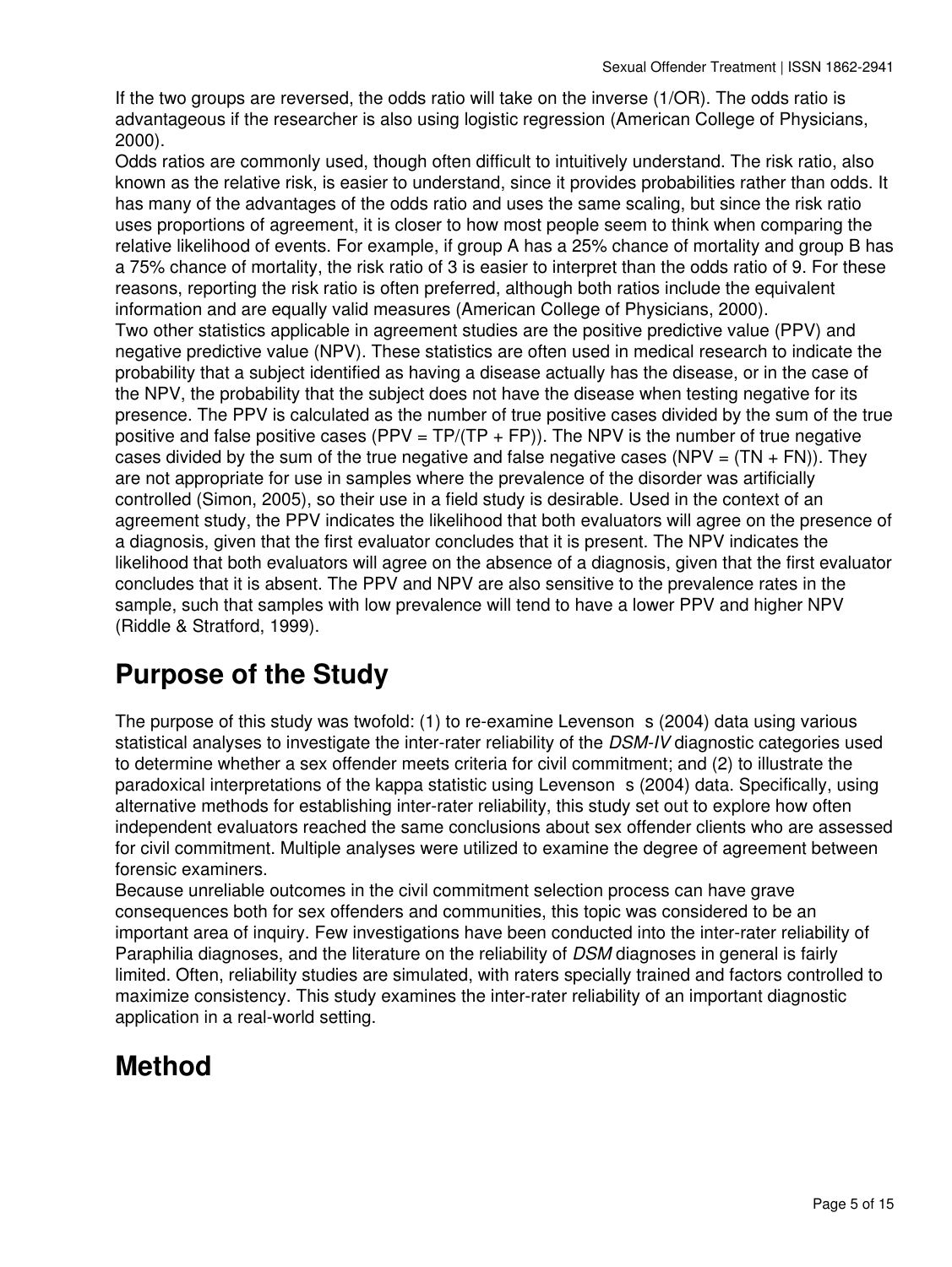#### **Sample**

The sampling frame included all 450 male, adult, competent, convicted sex offenders in Florida prisons who received face-to-face evaluations by psychologists or psychiatrists for SVP civil commitment between July 1, 2000 and June 30, 2001. In 295 of those cases, the sex offender was assessed by two independent forensic evaluators, generating the current purposive sample. A total of 25 evaluators were involved in the examination the subjects, and 88% of the evaluators were male. The evaluators were all licensed psychologists or psychiatrists, possessing a Ph.D. (76%), Psy.D. (16%), or M.D. (8%). Their experience assessing and/or treating sex offenders prior to being hired to conduct SVP evaluations under Florida s Jimmy Ryce Act ranged from zero to eighteen years (mean = 6 years). The evaluators worked for neither the state nor the defense; they were hired by a private agency independently contracted by the Florida Department of Children and Families.

The mean age of the sex offenders who were evaluated was 41 years, and they had, on average, an 11th grade education. Nearly half (47%) belonged to a racial or ethnic minority group. Only 14% of the sample was currently married. About 5% of subjects had no diagnosis. About 21% had one diagnosis, 37% had two diagnoses, and 36% had three diagnoses or more. Rapists, who were defined as having victims who were all over the age of eighteen, comprised 23% of the sample. Child molesters whose victims were all under age 18 comprised slightly less than half of the sample (45%). Mixed offenders (30%) had both adult and minor victims.

#### **Data Collection Procedure**

The original research was conducted in accordance with prevailing ethical guidelines and was approved by an Institutional Review Board. Data were collected through file review of SVP evaluation reports provided by the Florida Department of Children and Families. *DSM-IV* diagnoses were coded dichotomously (yes/no) and included those most commonly considered: Pedophilia, Sexual Sadism, Exhibitionism, Paraphilia NOS, Antisocial Personality Disorder, Personality Disorder NOS, Other Personality Disorder, Substance Use Disorder, and Other Major Mental Illness (major mood disorder or psychotic disorder). The evaluators recommendations for civil commitment (yes/no) were also recorded. Levenson s complete data set was accessed for the analyses utilized in the current study. Sampling and data collection procedures have been described in more detail elsewhere (Levenson, 2004).

#### **Data Analysis Procedures**

Data were analyzed using SPSS Version 12 (SPSS, 2004). Chi-square procedures were used to calculate the proportion of agreement for pairs of raters. Two-by-two tables were generated in order to determine the observed values in each cell (see Figure 1). The cells report the number of cases in which two independent evaluators agreed that the diagnosis existed (positive agreement), or that the diagnosis did not exist (negative agreement). In the remaining two cells, the values represent the frequency of disparity between raters. These frequencies were combined in order to calculate the overall proportion of cases in which evaluators disagreed on whether the subject met criteria for the particular diagnosis.

The data were also analyzed to calculate proportions of raw agreement and confidence intervals using SisPorto 2.1 (Ayres-de-Campos, Bernardes, Garrido, Marques-de-Sá, & Pereira-Leite, 2000). Marginal homogeneity was tested using McNemar tests. Odds ratios, relative risk and positive and negative predictive values were calculated using JavaStat Contingency Table Analysis (Pezzulo, 2005).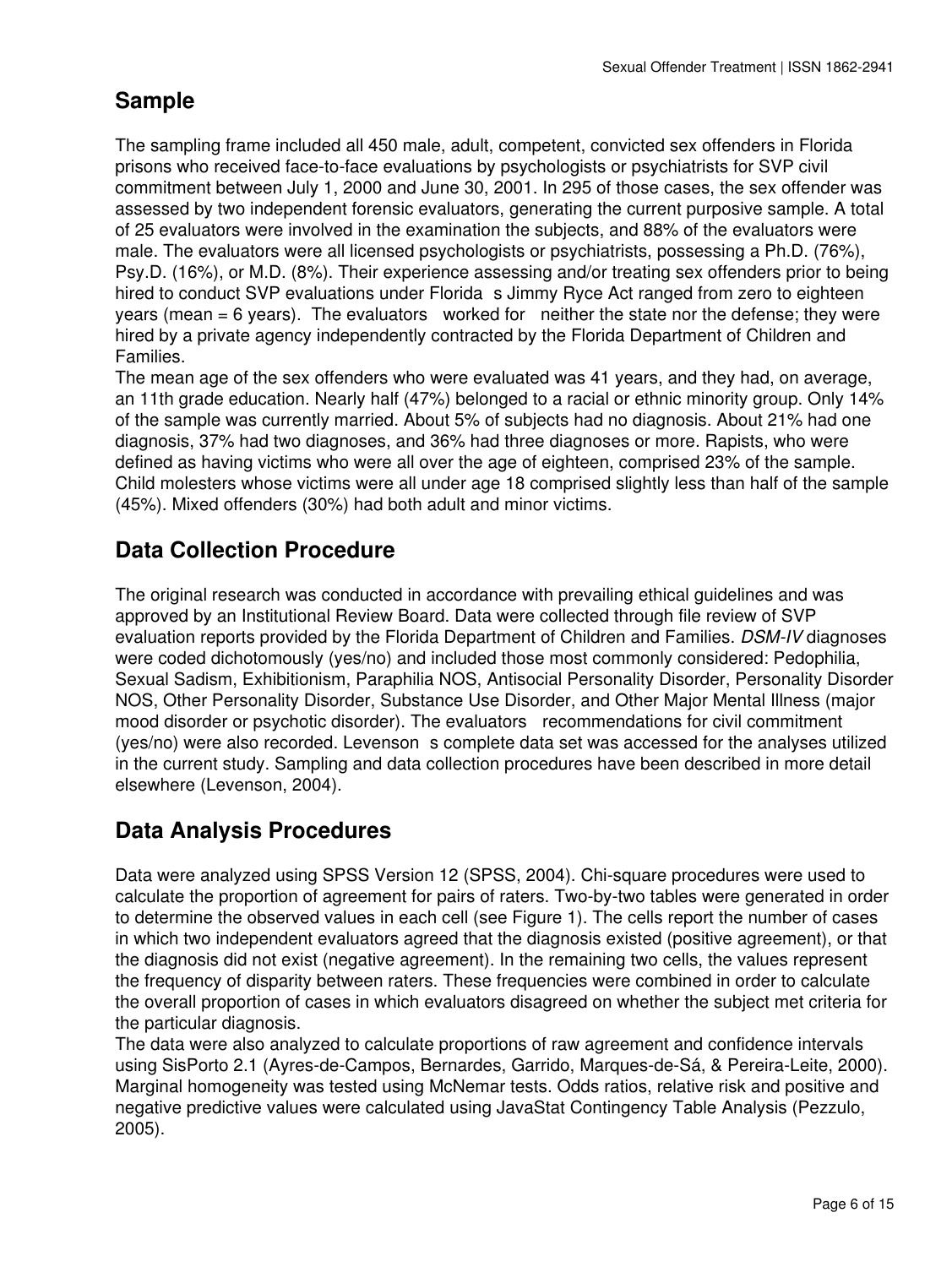## **Results**

Table 1 depicts the kappa coefficients, which were statistically significant ( $p < .001$ ) for all diagnoses and for the overall commitment recommendations3, thus rejecting the null hypothesis that the evaluators level of agreement was no better than chance. One diagnosis, Sexual Sadism, had marginals that significantly departed from homogeneity, as evidenced by the McNemar s test. Therefore, kappa results for this diagnosis are not likely to be credible due to the known distortions with imbalanced marginals. Using the non-significant McNemar tests as the criterion, the kappa results for the other diagnostic categories and the overall commitment recommendations do not appear to be compromised by significantly imbalanced marginals.

Using the Bloom et al (1999) rating schema, all but two diagnostic categories were judged to be in the poor range, with Pedophilia and Other Mental Illness in the fair range. Using the Landis and Koch (1977) ratings, four diagnostic categories (Sexual Sadism, Paraphilia NOS, Personality Disorder NOS, and Other Personality Disorder) were considered to have fair agreement. Four other categories (Exhibitionism, Antisocial Personality Disorder, Substance Use Disorder, and the overall civil commitment recommendation) were in the modest range of agreement and two categories were considered to have substantial agreement (Pedophilia and Other Mental Illness). Prevalence and bias indices were computed in order to indicate whether the paradoxical effects described by Feinstein and Cicchetti (1990) were present in this study. These results, also in Table 1, indicate that the Prevalence Index (PI) was in excess of .80 for three diagnostic categories: Sexual Sadism (PI = .95), Exhibitionism (PI = .87) and Other Personality Disorder (PI = .93), thus indicating that the proportion of chance agreement used in the kappa coefficient was likely to be high, thereby reducing kappa, even in the presence of substantial agreement. The Bias Index (BI) results were uniformly low in this sample, with the BI less than .05 for all categories. This result indicates that the kappa coefficients were not paradoxically increased due to a disproportionate number of disagreements between the evaluators on positive or negative cases. Computing the Prevalence Adjusted Bias Adjusted Kappa statistic (PABAK) indicates that kappa is influenced by the presence of prevalence and/or bias on several diagnostic categories, particularly Sexual Sadism (*k* = .30, *PABAK* = .93), Exhibitionism (*k* = .47, *PABAK* = .87), and Other Personality Disorder (*k* = .29, *PABAK* = .91). The effects were less, but still notable in two other categories, Other Mental Illness (*k* = .70, *PABAK* = .87) and the overall Civil Commitment Recommendation (*k* = .54, *PABAK*  $= .65$ ).

| <b>Diagnoses</b>     | $\mathsf{n}$ | Kappa<br>(95%<br>CI          | <b>Bloom</b><br>et al.<br>Rating | <b>Landis &amp;</b><br>Koch<br>Rating | <b>Prevalence Bias</b><br><b>Index</b> | <b>Index</b> |     | <b>PABAK McNemar's</b> |
|----------------------|--------------|------------------------------|----------------------------------|---------------------------------------|----------------------------------------|--------------|-----|------------------------|
| Pedophilia           | 277          | $.65***$<br>$(.55 -$<br>.75) | Fair                             | Substantial                           | .36                                    | .00          | .70 | .00                    |
| <b>Sexual Sadism</b> | 277          | $.30***$<br>$(-03 -$<br>.63) | Poor                             | Fair                                  | .95                                    | .02          | .93 | $5.44*$                |

Table 1: Kappa and related statistics for diagnoses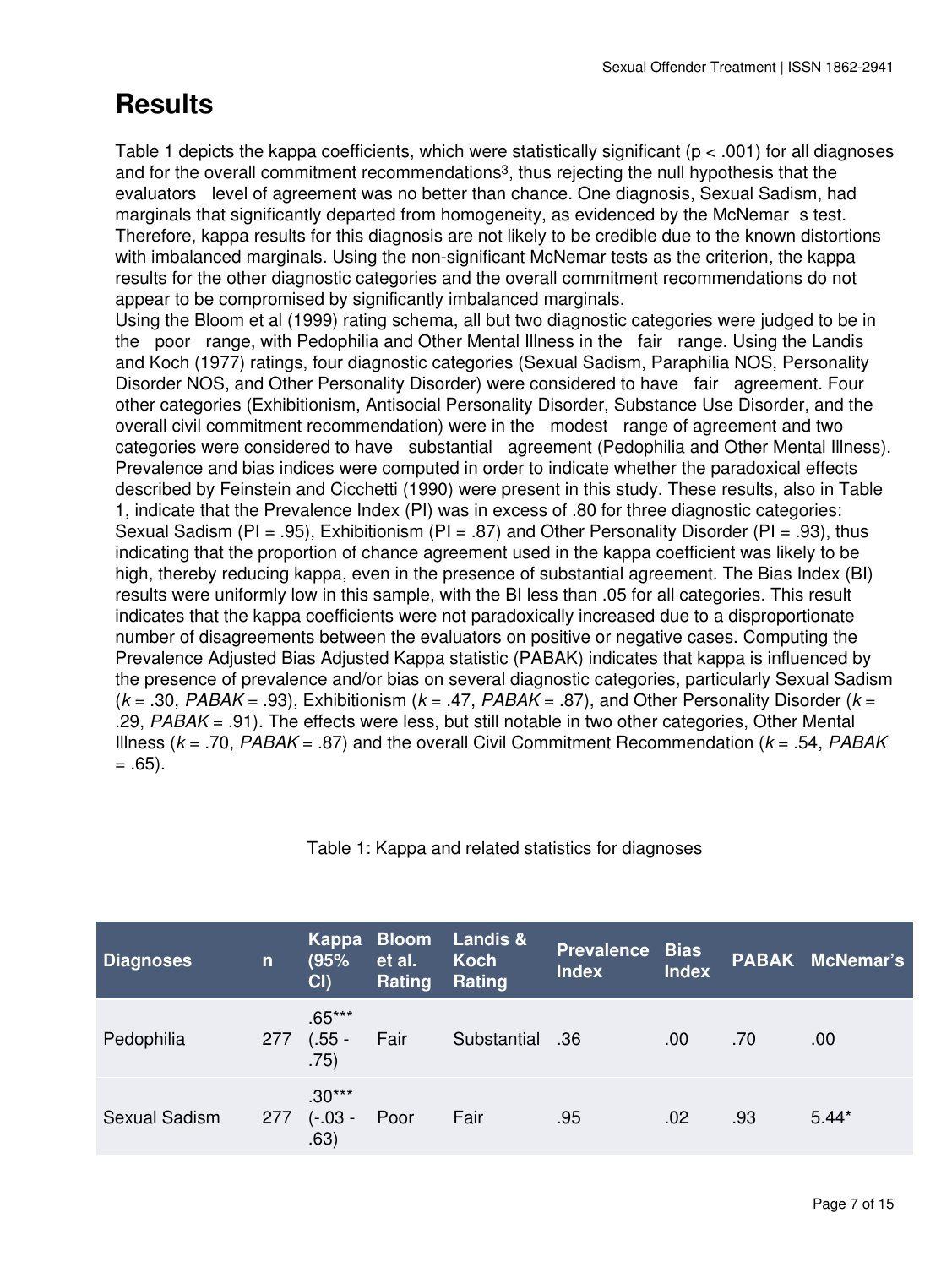| Exhibitionism                                | 277 | $.47***$<br>$(.26 -$<br>.68)     | Poor | Modest      | .87 | .01 | .87 | .89  |
|----------------------------------------------|-----|----------------------------------|------|-------------|-----|-----|-----|------|
| Paraphilia NOS                               |     | $.36***$<br>277 (.25 -<br>.47)   | Poor | Fair        | .12 | .01 | .36 | .18  |
| Personality<br><b>Disorder NOS</b>           | 277 | $.23***$<br>$(.11 -$<br>.35)     | Poor | Fair        | .44 | .01 | .38 | .05  |
| Antisocial<br>Personality<br><b>Disorder</b> |     | $.51***$<br>$277$ (.41 -<br>.61) | Poor | Modest      | .20 | .04 | .53 | 1.86 |
| <b>Other Personality</b><br><b>Disorder</b>  | 276 | $.29***$<br>$(.02 -$<br>.56)     | Poor | Fair        | .93 | .02 | .91 | 1.92 |
| Substance Use<br><b>Disorder</b>             | 277 | $.43***$<br>$(.32 -$<br>.54)     | Poor | Modest      | .04 | .00 | .43 | .01  |
| <b>Other Mental</b><br><b>Illness</b>        | 276 | $.70***$<br>$(.57 -$<br>.83)     | Fair | Substantial | .75 | .00 | .87 | .00  |
| <b>Civil Commitment</b><br>Recommendation    | 295 | $.54***$<br>$(.43 -$<br>.65)     | Poor | Modest      | .65 | .01 | .65 | .31  |
|                                              |     |                                  |      |             |     |     |     |      |

Bloom Rating (Bloom et al); Landis & Koch Rating (Landis & Koch); PABAK = Prevalence Adjusted Bias Adjusted Kappa; \* *p* <.05, \*\* *p* <.01, \*\*\* *p* <.001

Table 2 illustrates the odds and relative risk ratios which indicate that, regardless of the direction of the decision, evaluators were likely to agree on the diagnosis. For the odds ratio (OR), if one evaluator diagnosed a subject with Pedophilia (or not), another evaluator is 26 times more likely to agree than disagree. When diagnosing Sexual Sadism, the two raters were 67 times more likely to agree with each other than not. The poorest agreement is with Personality Disorder NOS, but even in this category evaluators were 3 times more likely to agree than disagree. For the overall Civil Commitment Recommendation, evaluators were 14 times more likely to agree than not. All of the 95% confidence intervals are above 1, meaning that receiving a diagnosis from one evaluator indicates that the odds were also greater that a second evaluator would agree.

The relative risk ratios (RR) are also provided. Although mathematically similar to the odds ratio, because they measure a proportion instead of odds, these data indicate that if a person was diagnosed (or not) with Pedophilia by one evaluator, there is a 7 fold increased likelihood that the second evaluator would do the same. The categories with the strongest relative risk ratios also included Sexual Sadism ( $RR = 53$ ), Exhibitionism ( $RR = 13$ ), Antisocial Personality Disorder ( $RR =$ 4), Other Personality Disorder (RR = 13), and Other Mental Illness (RR = 20). The relative risk ratio was not lower than 2 for any of the categories and none of the 95% confidence intervals included 1. The lowest relative risk ratios were found with Paraphilia NOS (RR = 2), Personality Disorder NOS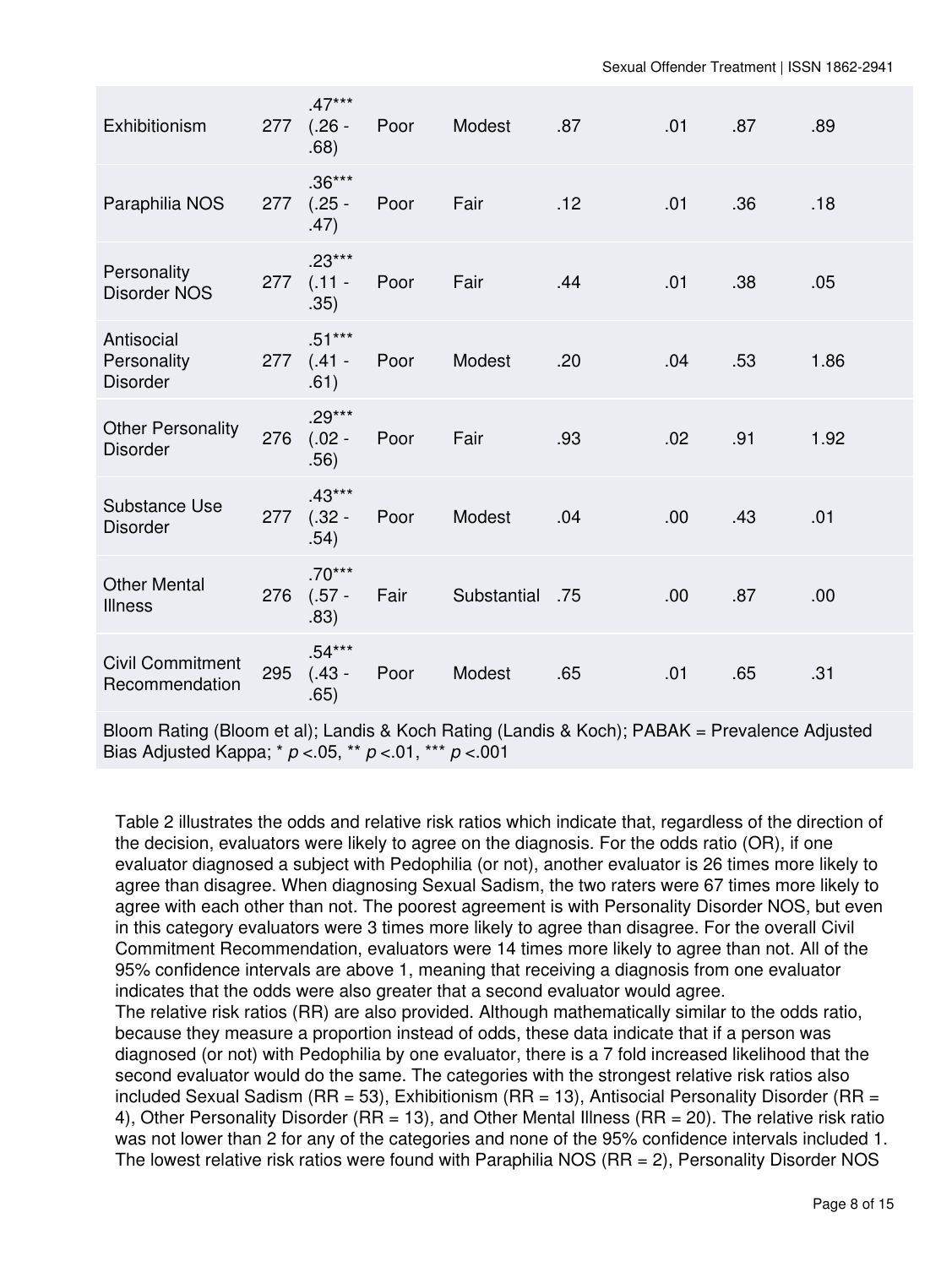(2), Substance Use Disorder ( $RR = 2$ ), and the overall Civil Commitment Recommendation ( $RR =$ 2). Even these, however, indicate a greater than two-fold likelihood of the evaluators arriving at the same conclusion.

| <b>Diagnoses</b>                          | $\mathsf{n}$ | <b>Odds</b><br><b>Ratio</b> | 95% CI                | <b>Relative</b><br><b>Risk</b> | 95%Cl                 |
|-------------------------------------------|--------------|-----------------------------|-----------------------|--------------------------------|-----------------------|
| Pedophilia                                | 277          | 25.75                       | $(13.25 - 50.03)$     | 6.84                           | $(4.76 -$<br>9.74)    |
| Sexual Sadism                             | 277          | 66.50                       | $(7.73 - 555.86)$     | 53.40                          | $(7.29 -$<br>399.82)  |
| Exhibitionism                             | 277          | 29.22                       | $(9.46 - 90.77)$      | 13.35                          | $(6.46 -$<br>23.98)   |
| Paraphilia NOS                            | 277          | 4.48                        | $(2.70 - 7.44)$       | 2.22                           | $(1.71 -$<br>$2.87$ ) |
| <b>Personality Disorder NOS</b>           | 276          | 2.87                        | $(1.64 - 5.02)$       | 2.03                           | $(1.41 -$<br>2.87)    |
| <b>Antisocial Personality Disorder</b>    | 277          | 10.19                       | $(5.79 - 17.92)$      | 4.01                           | $(2.87 -$<br>5.63)    |
| <b>Other Personality Disorder</b>         | 276          | 21.67                       | $(4.72 - 101.96)$     | 12.81                          | $(4.10 -$<br>28.40    |
| Substance Use Disorder                    | 277          | 6.27                        | $(3.72 - 10.55)$      | 2.46                           | $(1.90 -$<br>3.19)    |
| <b>Other Mental Illness</b>               | 276          | 71.91                       | $(26.47 -$<br>195.61) | 19.78                          | $(11.00 -$<br>34.38)  |
| <b>Civil Commitment</b><br>Recommendation | 295          | 14.15                       | $(7.56 - 26.45)$      | 2.45                           | $(1.92 -$<br>3.15)    |

Table 2: Odds and Risk Ratios for diagnoses

The proportions of agreement between raters and the total agreement are displayed in Table 3. The overall proportions of agreement (Pa) ranged from .68 for Paraphilia NOS to .97 for Sexual Sadism, with all proportions of agreement being statistically significant. None of the 95% confidence intervals included zero. Evaluators agreed in more than 80% of their decisions for five of the nine diagnoses, as well as the overall Civil Commitment Recommendation. The diagnoses with less agreement were Paraphilia NOS (*Pa* = .68), Personality Disorder NOS (*Pa* = .69), Antisocial Personality Disorder (*Pa* = .76), and Substance Use Disorder (*Pa* = .71). The proportions of agreement on the absence of a diagnosis ranged from .54 for Substance Use Disorder to .97 for Sexual Sadism, again with none of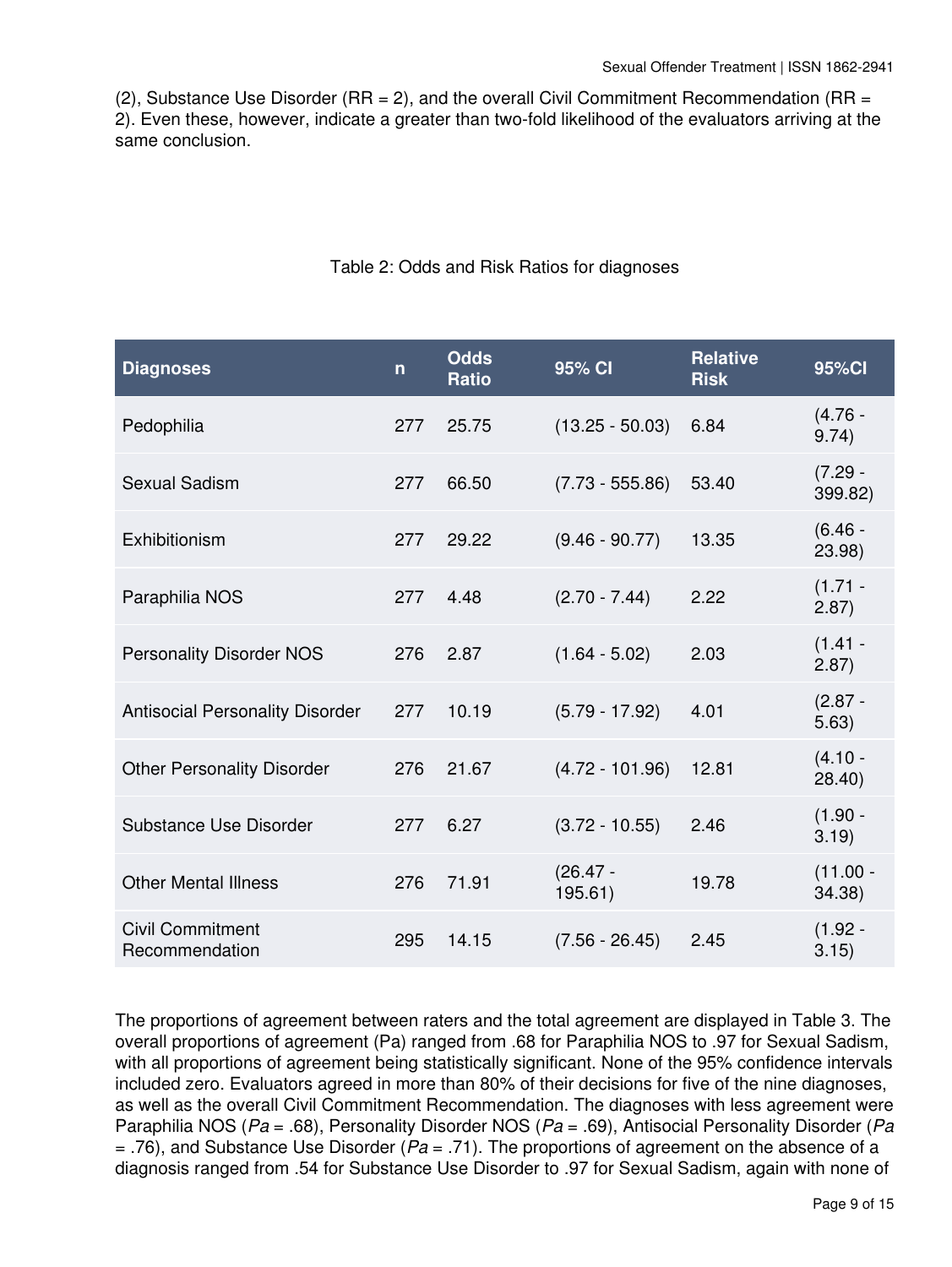the 95% confidence intervals including zero, therefore indicating a high degree of agreement between the evaluators when a subject did not meet the criteria for a diagnosis. The proportions of agreement on the presence of a diagnosis were lower, ranging from .18 for Sexual Sadism to .79 for the overall Civil Commitment Recommendation. Two categories had 95% confidence intervals that included zero: Other Personality Disorder and Sexual Sadism.

The proportions of negative agreement were greater than the proportions of positive agreement for eight of the nine diagnostic categories, with Substance Use Disorder being the only exception; this was also true for the overall civil commitment recommendation. These indices have been described by Cichetti and Feinstein (1990) as analogous to specificity and sensitivity. Such a pattern implies that the evaluators were applying stringent criteria for inclusion in a diagnosis, with a preference given for eliminating false positives in favor of potentially allowing a greater proportion of false negatives.

| <b>Diagnoses</b>                          | $\mathsf{n}$ | Pa  | 95% CI           |     | Pa- 95% CI       |     | Pa+ 95% CI        | $X^2$      |
|-------------------------------------------|--------------|-----|------------------|-----|------------------|-----|-------------------|------------|
| Pedophilia                                | 277 .85      |     | $(.81 -$<br>.89) | .80 | $(.74 -$<br>.85) | .62 | $(.53 -$<br>.71)  | 117.88***  |
| <b>Sexual Sadism</b>                      | 277 .97      |     | $(.95 -$<br>.99) | .97 | $(.95 -$<br>.99) | .18 | $(-.05 -$<br>.41) | 4.65***    |
| Exhibitionism                             | 277 .93      |     | $(.91 -$<br>.96) | .93 | $(.90 -$<br>.96) | .33 | $(.15 -$<br>.51)  | 60.93***   |
| Paraphilia NOS                            | 277 .68      |     | $(.63 -$<br>.74) | .56 | $(.49 -$<br>.63) | .47 | $(.39 -$<br>.55)  | 35.06***   |
| <b>Personality Disorder NOS</b>           | 276 .69      |     | $(.63 -$<br>.74) | .64 | $(.58 -$<br>.70) | .23 | $(.20 -$<br>.36)  | $14.04***$ |
| <b>Antisocial Personality Disorder</b>    | 277 .76      |     | $(.71 -$<br>.81) | .67 | $(.61 -$<br>.74) | .54 | $(.46 -$<br>.63)  | 72.97***   |
| <b>Other Personality Disorder</b>         | 276 .95      |     | $(.93 -$<br>.98) | .95 | $(.93 -$<br>.98) | .19 | $(.00 -$<br>.38)  | 25.60***   |
| Substance Use Disorder                    | 277 .71      |     | $(.66 -$<br>.77) | .54 | $(.49 -$<br>.62) | .57 | $(.50 -$<br>.64)  | 50.95***   |
| <b>Other Mental Illness</b>               | 276 .93      |     | $(.91 -$<br>.96) | .93 | $(.90 -$<br>.96) | .58 | $(.43 -$<br>.73)  | 134.51***  |
| <b>Civil Commitment</b><br>Recommendation | 295          | .82 | $(.78 -$<br>.87) | .48 | $(.39 -$<br>.58) | .79 | $(.74 -$<br>.84)  | 84.63***   |
|                                           |              |     |                  |     |                  |     |                   |            |

#### Table 3: Proportions of agreement

 $Pa = Proportion$  of agreement, overall;  $Pa = Proportion$  of agreement, negative;  $Pa + = Proportion$ of agreement, positive; *p* ≤ .05; \*\* *p* < .01; \*\*\* *p* < .001.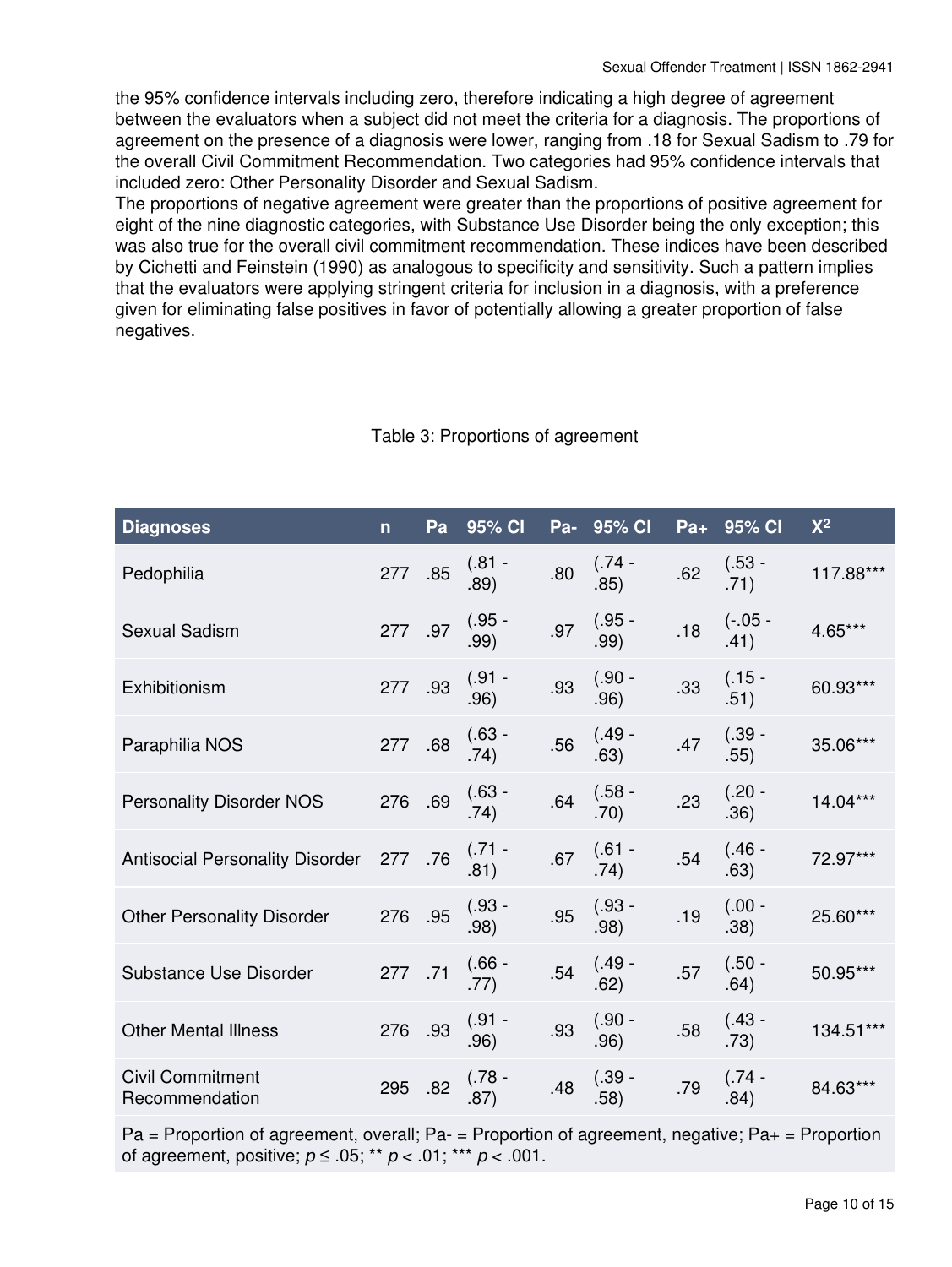Positive and Negative Predictive Values are outlined in Table 4. The Positive Prediction Value (*PPV*) provides the probability that both evaluators will agree on the presence of a diagnosis, given that the first evaluator concludes that it is present. The Negative Prediction Value (*NPV*) gives the probability that both evaluators will agree on the absence of a diagnosis, given that the first evaluator concludes that it is absent. When the first evaluator concluded that the diagnostic criteria were met for a disorder, the probability that the second evaluator would agree was greater than .70 for three of the disorders: Pedophilia (*PPV* = .76), Substance Use Disorder (*PPV* = .72) and Other Mental Illness (*PPV* = .73). These probabilities were greater than .50 for three other disorders, Exhibitionism (*PPV* = .56), Paraphilia NOS (*PPV* = .65) and Antisocial Personality Disorder (*PPV* = .67). The three remaining disorders had a lower probability of agreement on the presence of the disorder; Sexual Sadism (*PPV* = .20), Personality Disorder NOS (*PPV* = .45), and Other Personality Disorder (*PPV* = .43). When one evaluator concluded that a subject did not meet the criteria for the diagnosis, the probability that the second evaluator reached the same conclusion was greater than .70 for all of the diagnoses. When considering the overall Civil Commitment Recommendation, there was a high degree of agreement. When the first evaluator concluded that a subject met the global criteria, the probability that the second evaluator would concur was .89.

| <b>Diagnoses</b>                       | $\mathsf{n}$   | <b>NPV</b> | 95% CI          | <b>PPV</b> | 95% CI        |
|----------------------------------------|----------------|------------|-----------------|------------|---------------|
| Pedophilia                             | 277 .89        |            | $(.85-.92)$     | .76        | $(.69 - .82)$ |
| Sexual Sadism                          | 277            | .99        | $(.99 - .99)$   | .20        | $(.06 - .28)$ |
| Exhibitionism                          | 277            | .96        | $(.94 - .97)$   | .56        | $(.35 - .74)$ |
| Paraphilia NOS                         | .71. 277       |            | $(.66 - .75)$   | .65        | $(.58 - .71)$ |
| <b>Personality Disorder NOS</b>        | 276            | .78        | $(.75-.81)$     | .45        | $(.36-.54)$   |
| <b>Antisocial Personality Disorder</b> | 83. 277        |            | $(.79-.87)$     | .67        | $(.61 - .73)$ |
| <b>Other Personality Disorder</b>      | 276 .97        |            | $(.96-.97)$     | .43        | $(.16-.73)$   |
| Substance Use Disorder                 | 277 .71        |            | $(.65-.76)$ .72 |            | $(.67 - .77)$ |
| <b>Other Mental Illness</b>            | 276            | .96        | $(.94-.98)$     | .73        | $(.61 - .83)$ |
| <b>Civil Commitment Recommendation</b> | <b>295 .64</b> |            | $(.55 - .71)$   | .89        | $(.86-.92)$   |

#### Table 4: Positive and Negative Predictive Values

### **Discussion**

These results indicate that kappa does have limitations in measuring and interpreting interrater reliability. Single coefficients such as kappa do not fully capture the complexity of rater agreement. Many of its statistical assumptions may not be easily met in field studies. As demonstrated here, interrater agreement in the majority of cases can result in paradoxically low kappa coefficients.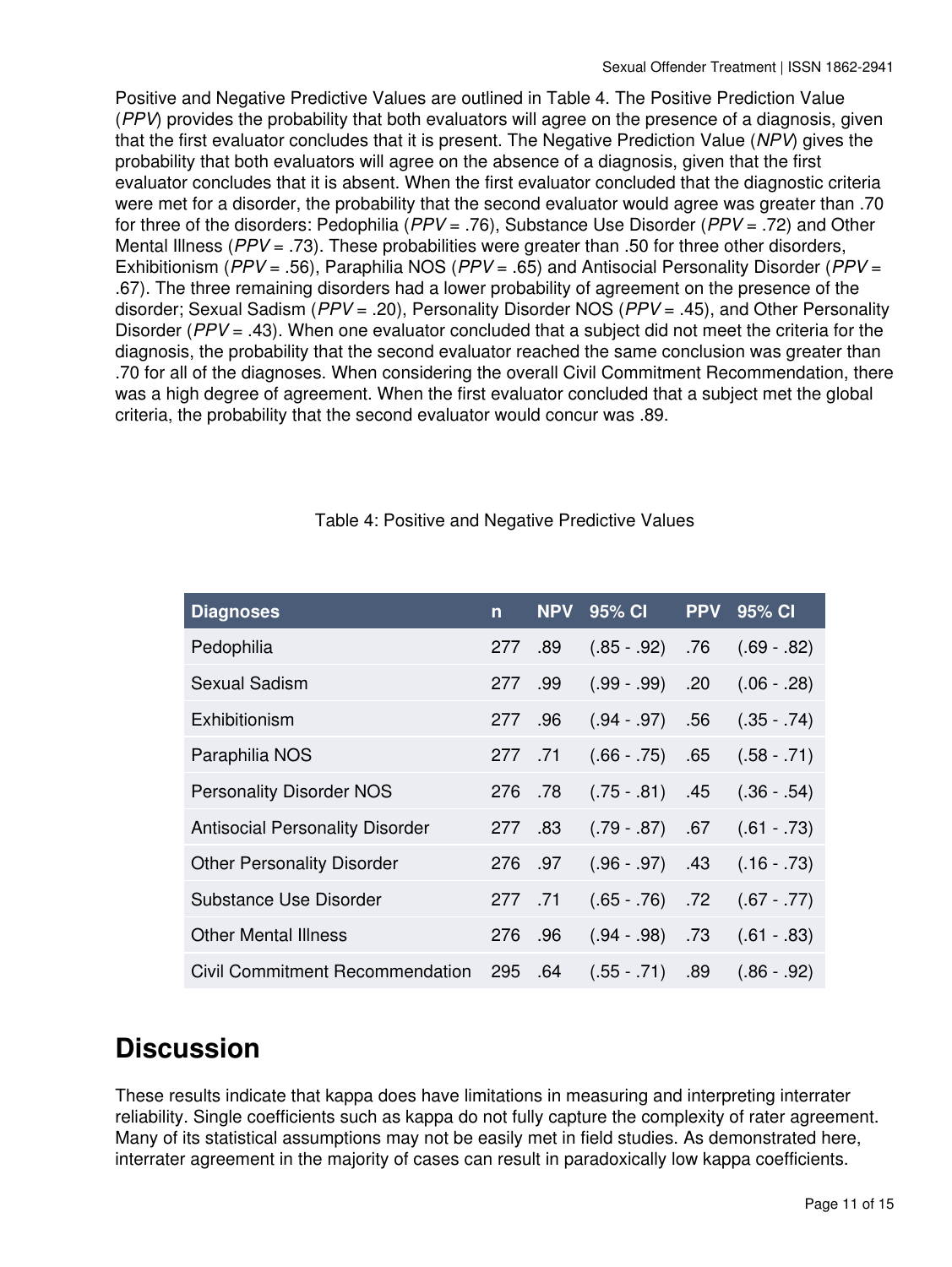Small values of kappa do not necessarily represent poor reliability, and indeed, differing interpretations of kappa coefficients have been proposed throughout the literature. Unlike physiological tests or pathology reports for medical conditions, there are no independent, concrete, gold-standard procedures that can definitively rule in or rule out the existence of most psychiatric disorders. Confirmation that a diagnosis is correct is generally measured by the degree of agreement between independent evaluators, leading to a determination of the reproducibility or precision of the reference standard (Hripcsak & Heitjan, 2002). Despite considerable criticism and even warnings to the contrary (Lantz & Nebenzahl, 1996; Uebersax, 1987), the kappa coefficient has often been used for this purpose. As illustrated here, however, kappa may be low in spite of high levels of agreement, and in such cases it may be erroneous to conclude that ratings are unreliable. Although kappa s limitations have been well-documented by scholars, in practice, few nosologists pay attention to these issues, using their preferred measure of diagnostic agreement on the basis of familiarity and custom (Langerbucher et al., 1996, p. 1285). In this investigation of SVP civil commitment decision-making, raw agreement on the existence of the majority of the diagnosed disorders was rather high despite low values of kappa. (It also bears repeating here that although significance levels were erroneously omitted in Levenson s original report, kappa values were all statistically significant.) Alternative methods of assessing reliability consistently demonstrated that the agreement among the evaluators was better than implied by the kappa coefficients. For most of the disorders, odds ratios ranged from 10 to above 70. Furthermore, evaluators had a generally high degree of agreement on the absence of a disorder. Finally, the evaluators had a high level of agreement in their final recommendations. The current results suggest that diagnoses with more specific, behaviorally anchored criteria have better agreement. The diagnoses that occur more prevalently (and with which evaluators are therefore ostensibly more familiar) also have better agreement. Less frequently occurring diagnoses and those that have confusing, vague criteria (e.g., sadism) have poorer agreement. The disorders with relatively poorer positive predictive values (Sexual Sadism, Personality Disorder NOS, Other Personality Disorder, and Exhibitionism) also had low base rates within the sample (less than 15%). The inconsistency of these diagnoses could be the result of vagueness in the diagnostic criteria, or a true reflection of the lower prevalence of these disorders in the SVP population, and/or insufficient experience of the evaluators. Categories that are not otherwise specified also provide less specific diagnostic criteria, leading to a certain degree of subjectivity in decision making. Doren (2002) identified multiple problems with diagnosing Paraphila NOS, and made suggestions for improvement of the diagnostic criteria, and these were discussed as well by Levenson (2004).

These data were not collected as part of a hypothetical, simulated, or retrospective study of diagnostic reliability. Rather, they were collected in a real-world context in which SVP evaluators were well aware that the decisions made would likely have profound effects on others. How the perceived importance of their decisions may have affected the evaluation process is really an empirical question to which we have no answer. But it seems reasonable to speculate that evaluators were exceedingly cautious. This caution may have led to evaluators concluding that a person met criteria only when they could point to specific evidence that would meet a requisite legal standard. Such a high threshold may have led to diagnostic disagreement because an evaluator could not meet that rigorous, possibly self-imposed, standard.

One of the most controversial areas of forensic debate has been the accuracy and reliability of *DSM* criteria (Campbell, 1999; Grove et al., 1981; Kirk & Kutchins, 1994; Meyer, 2002), particularly when it comes to diagnosing paraphilias (Campbell, 2004; Doren, 2002; Marshall, 1997; Marshall & Hucker, 2006; Marshall et al., 2002; Marshall , Kennedy, Yates, & Serran, 2002; O'Donohue et al., 2000). In SVP commitment decisions, evaluators are faced with the task of attempting to understand, describe, and communicate symptoms of a statutorily-defined mental abnormality using the *DSM-IV* as their standard of reference. Especially because the stakes are so high for both offenders and communities, such decisions should be able to withstand various tests of reliability and rise to a high threshold of diagnostic agreement.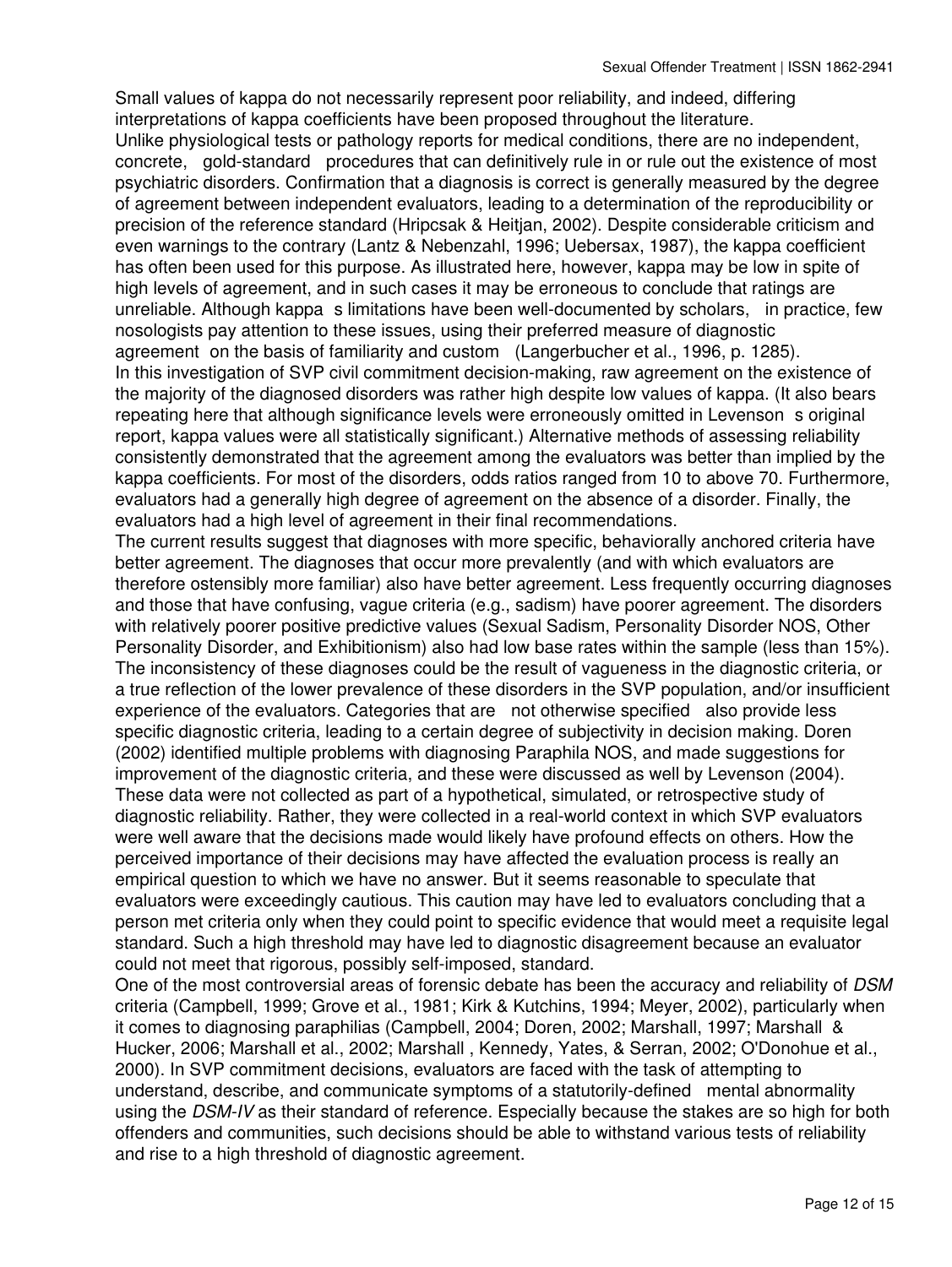This study has limitations, several of which are the result of it being an uncontrolled field study. It was impossible to control for the data considered by each evaluator. It is feasible that one evaluator had access to and considered information not available to another. Furthermore, the second evaluator may have been aware of the opinions of the first, thus calling into question the independence of the assessments. As well, it was not possible to set an *a priori* base rate for the disorders being considered. When the researcher cannot control for the prevalence of the disorders, these data indicate that attempting to compensate for chance agreement becomes a complex matter. In such circumstances the effects of uncontrolled prevalence or bias upon unitary coefficients like kappa, as well as other agreement measures like the Positive and Negative Predictive Values, can influence the results.

 In sum, interrater reliability is a complicated matter that is best determined using multiple methods of analysis. Kappa, the conventional statistic used for this purpose, can be misleading when utilized exclusively. Descriptive ratings applied to kappa coefficients are varied and somewhat arbitrary, making them difficult to interpret. As illustrated in this study, SVP civil commitment evaluation appears to be a highly reliable process, despite the conclusions previously drawn by Levenson (2004). Forensic evaluators testifying in these matter should be aware of the concerns outlined here, and capable of fully informing the court about the complexities of interpreting diagnostic reliability. A broader comprehension of the complexities of reliability indices will allow experts to more precisely construe and convey studies of diagnostic agreement when testifying to the reliability of forensic procedures.

### **References**

- 1. American College of Physicians. (2000). Effective clinical practice: Primer on probability, odds and interpreting their ration. Retrieved 1/11/06, from <http://www.acponline.org/journals/ecp/mayjun00/primer.htm>
- 2. American Psychiatric Association. (2000). Diagnostic and Statistical manual of Mental Disorders, Fourth Edition, Text Revision. Washington, D.C.: Author.
- 3. Ayres-de-Campos, D., Bernardes, J., Garrido, A., Marques-de-Sá, J., & Pereira-Leite, L. (2000). SisPorto 2.0: a program for automated analysis of cardiotocograms. Journal of Maternal Fetal Medicine, 9(5), 311-318.
- 4. Barbaree, H. E., Seto, M. C., Langton, C. M., & Peacock, E. J. (2001). Evaluating the predictive accuracy of six risk assessment instruments for adult sex offenders. Criminal Justice and Behavior, 28(4), 490-521.
- Bartosh, D., Garby, T., Lewis, D., & Gray, S. (2003). Differences in the predictive validity of 5. actuarial risk assessments in relation to sex offender type. International Journal of Offender Therapy and Comparative Criminology, 47(4), 422-438.
- 6. Bloom, M., Fischer, J., & Orme, J. G. (1999). Evaluating practice: Guidelines for the accountable professional (3rd ed.). Boston: Allyn and Bacon.
- 7. Bradley, M. A., & Epperson, D. L. (2001). Inter-rater reliability study of the MnSOST-R. Unpublished raw data.
- 8. Campbell, T. W. (1999). Challenging the evidentiary reliability of DSM-IV. American Journal of Forensic Psychology, 17(1), 47-68.
- 9. Campbell, T. W. (2004). Assessing Sex Offenders: Problems and Pitfalls. New York, NY: New York Academy of Sciences.
- 10. Cohen, J. (1960). A coefficient of agreement for nominal scales. Educational and psycyological measurement, 20, 37-46.
- 11. Doren, D. M. (2002). Evaluating sex offenders: A manual for civil commitments and beyond. Thousand Oaks, CA: Sage Publications.
- 12. Epperson, D. L., Kaul, J. D., Huot, S. J., Hesselton, D., Alexander, W., & Goldman, R. (1999). Minnesota sex offender screening tool - revised (MnSost-R): Development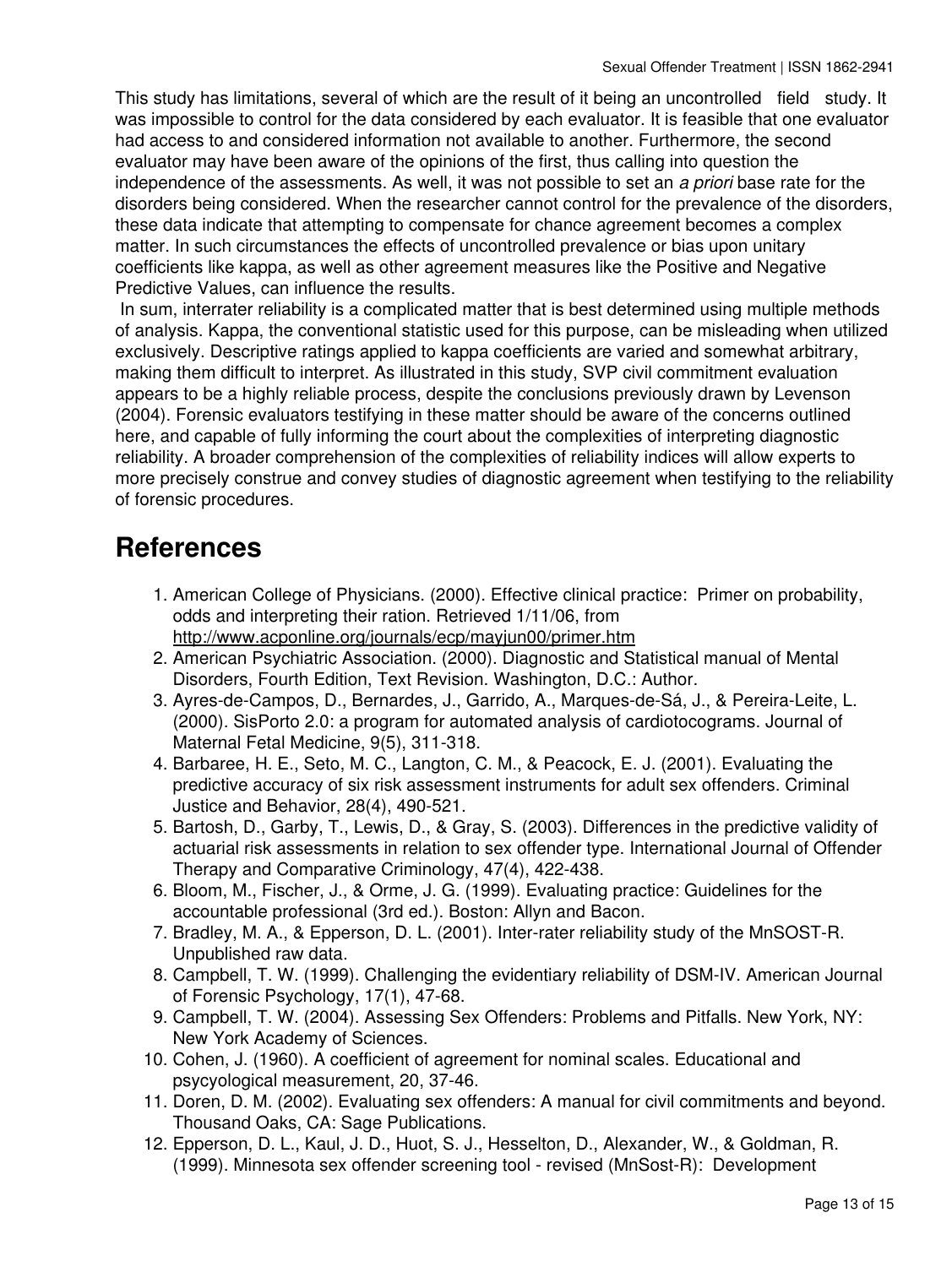performance, and recommended risk level cut scores., from <http://psych-server.iastate.edu/faculty/epperson/MnSOST-R.htm>

- 13. Feinstein, A. R., & Cicchetti, D. V. (1990). High agreement but low kappa: I: The problems of two paradoxes. Journal of Clinical Epidemiology, 43(6), 543-549.
- 14. Grove, W. M., Andreasen, N. C., McDonald-Scott, P., Keller, M. B., & Shapiro, R. W. (1981). Reliability studies of psychiatric diagnosis. Theory and practice. Archives of General Psychiatry., 38(4), 408-413.
- 15. Hanson, R. K. (1997). The development of a brief actuarial scale for sexual offense recidivism. Ottawa: Department of the Solicitor General of Canada.
- 16. Hanson, R. K., & Thornton, D. (1999). Static 99: Improving actuarial risk assessments for sex offenders. (No. User report 1999-02). Ottawa: Department of the Solicitor General of Canada.
- 17. Harris, G. T., Rice, M. E., Quinsey, V. L., Lalumiere, M. L., Boer, D. P., & Lang, C. (2003). A Multi-site Comparison of Actuarial Risk Instruments for Sex Offenders. Psychological Assessment, 15(3), 413-426.
- 18. Hripcsak, G., & Heitjan, D. F. (2002). Measuring agreement in medical informatics reliability studies. Journal of Biomedical Informatics, 35, 99-110.
- 19. Jimmy Ryce Involuntary Civil Commitment for Sexually Violent Predators' Treatment and Care Act, Florida Statute 394.912 (1998).
- 20. Kansas v. Hendricks, 117 S. Ct. 2072 (U.S. Supreme Court 1997).
- 21. Kirk, S. A., & Kutchins, H. (1994). The Myth of the Reliability of DSM. The Journal of Mind and Behavior, 15(1), 71-86.
- 22. Landis, J. R., & Koch, G. G. (1977). The measurement of observer agreement for categorical data. Biometrics, 33, 159-174.
- 23. Langerbucher, J., Labouvie, E., & Morgenstern, J. (1996). Measuring diagnostic agreement. Journal of Consulting and Clinical Psychology, 64, 1285-1289.
- 24. Lantz, C. A., & Nebenzahl, E. (1996). The behavior and interpretation of the Kappa statistic: resolution of two paradoxes. Journal of Clinical Epidemiology, 49, 431-436.
- 25. Levenson, J. S. (2004). Reliability of Sexually Violent Predator Civil Commitment Criteria. Law & Human Behavior, 28(4), 357-369.
- 26. Marshall, W. L. (1997). Pedophilia: Psychopathology and theory. In D. R. Laws & W. O'Donohue (Eds.), Sexual Deviance. New York: Guilford Press.
- Marshall , W. L., & Hucker, S. J. (2006). Issues in the Diagnosis of Sexual Sadism. Sex 27. Offender Treatment, 1(2). <http://www.sexual-offender-treatment.org/40.0.html>
- 28. Marshall, W. L., Kennedy, P., & Yates, P. (2002). Issues concerning the reliability and validity of the diagnosis of sexual sadism applied in prison settings. Sexual Abuse: A Journal of Research & Treatment, 14(4), 301-311.
- 29. Marshall , W. L., Kennedy, P., Yates, P., & Serran, G. A. (2002). Diagnosing sexual sadism in sexual offenders: Reliability across diagnosticians. International Journal of Offender Therapy and Comparative Criminology, 46(6), 668-677.
- 30. Melton, G. B., Petrila, J., Poythress, N. G., & Slobogin, C. (1997). Psychological evaluations for the courts: A handbook for mental health professionals and lawyers. New York: Guilford.
- 31. Meyer, G. J. (2002). Implications of information-gathering methods for a refined taxonomy of psychopathology. In L. E. Beutler & M. L. Malik (Eds.), Rethinking the DSM: A psychological perspective (pp. 69-106). Washington, D.C.: American Psychological Association.
- 32. O'Donohue, W., Regev, L. G., & Hagstrom, A. (2000). Problems with the DSM-IV diagnosis of Pedophilia. Sexual Abuse: A Journal of Research & Treatment, 12(2), 95-105.
- 33. Pezzulo, J. C. (2005). 2-way contingency table analysis., from <http://members.aol.com/johnp71/ctab2x2.html>
- 34. Reid, W. H., Wise, M., & Sutton, B. (1992). The use and reliability of psychiatric diagnosis in forensic settings. Clinical Forensic Psychiatry, 15(3), 529-537.